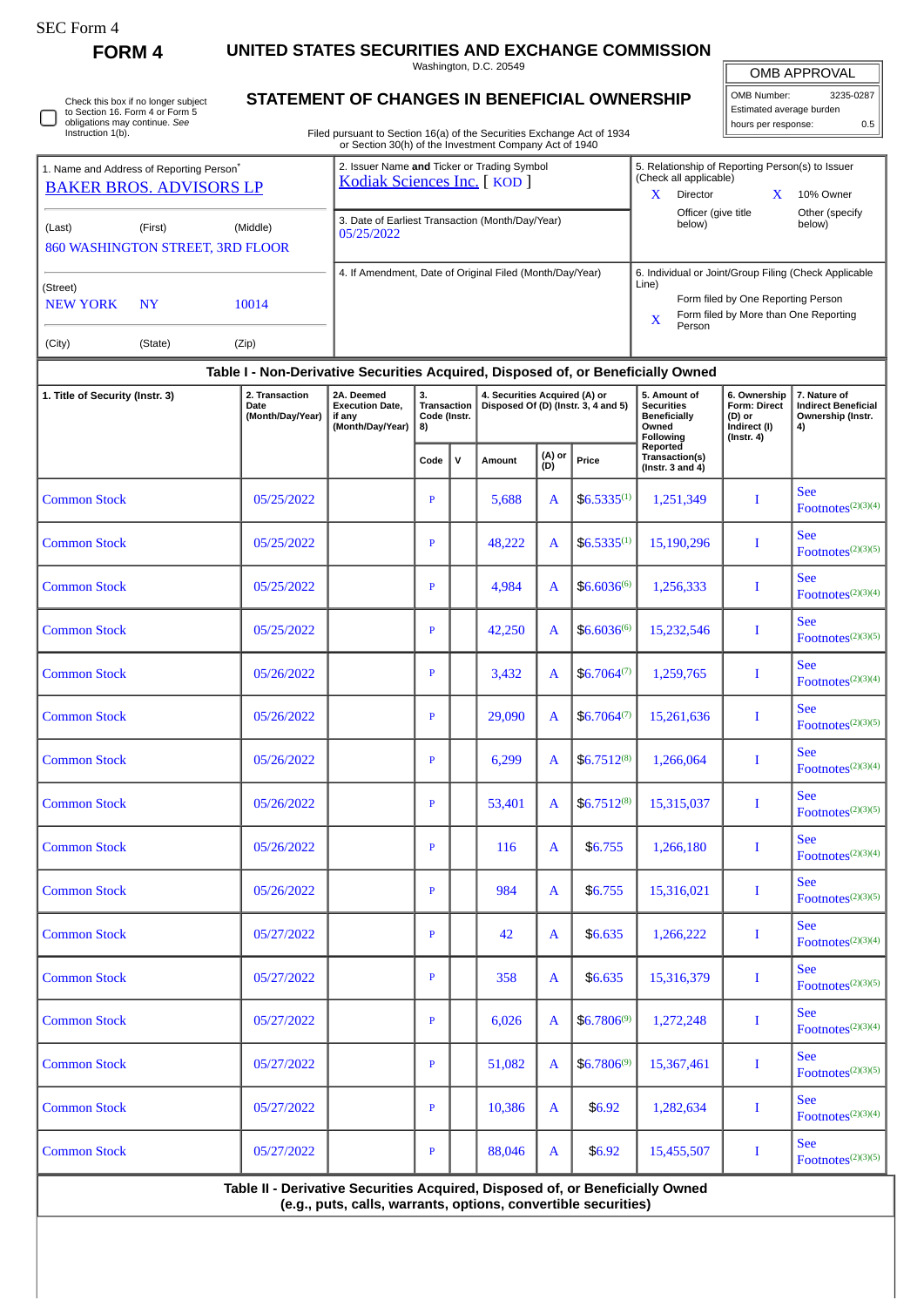| 1. Title of<br><b>Derivative</b><br><b>Security</b><br>$($ (instr. 3) | 2.<br>Conversion<br>or Exercise<br>Price of<br><b>Derivative</b><br><b>Security</b> |                                                                                        | 3. Transaction Table incernetivative Securities vacefulieent Freeposseder of , it and the Execution Date<br>Date Execution Date incernetic incernetic metals in the Expiration Date<br>(Month/Day/Year) (B.G., puts, de Calis, were |                                                  |             | (A) or<br>of (D)<br>and $5)$ | Acquired<br><b>Disposed</b><br>(Instr. 3, 4) |                                                                                                     |                    | <b>Derivative</b><br>3 and 4)     | <b>S&amp;&amp;QQU{SitieS)</b> Security<br>Underlying<br>Security (Instr. | $($ Instr. 5 $)$                                                 | of Bigmencially Digment de Number of<br><b>Securities</b><br><b>Beneficially</b><br>Owned<br>Following<br>Reported<br>Transaction(s)<br>$($ Instr. 4 $)$ | 10.<br>Ownership<br>Form:<br>Direct (D)<br>or Indirect<br>(I) (Instr. 4) | 11. Nature<br>of Indirect<br><b>Beneficial</b><br>Ownership<br>$($ Instr. 4 $)$ |
|-----------------------------------------------------------------------|-------------------------------------------------------------------------------------|----------------------------------------------------------------------------------------|-------------------------------------------------------------------------------------------------------------------------------------------------------------------------------------------------------------------------------------|--------------------------------------------------|-------------|------------------------------|----------------------------------------------|-----------------------------------------------------------------------------------------------------|--------------------|-----------------------------------|--------------------------------------------------------------------------|------------------------------------------------------------------|----------------------------------------------------------------------------------------------------------------------------------------------------------|--------------------------------------------------------------------------|---------------------------------------------------------------------------------|
| 1. Title of<br>Derivative<br><b>Security</b><br>$($ Instr. 3 $)$      | 2.<br>Conversion<br>or Exercise<br>Price of<br>Derivative                           | 3. Transaction<br>Date<br>(Month/Day/Year)                                             | 3A. Deemed<br><b>Execution Date,</b><br>if any<br>(Month/Day/Year)                                                                                                                                                                  | 4.<br>Transaction<br>Code (Instr.<br><b>Code</b> | $\mathbf v$ | of                           | 5. Number<br><b>Derivative</b><br>Securities | 6. Date Exerdisable and<br><b>Expiration Date</b><br><b>Banenth/Day/Yegopiration</b><br>Exercisable | Date               | 7. Title and<br><b>Securities</b> | Amount<br>Amount@mber<br><b><i>Underlyinares</i></b><br>Derivative       | 8. Price of<br>Derivative<br><b>Security</b><br>$($ Instr. 5 $)$ | 9. Number of<br>derivative<br><b>Securities</b><br><b>Beneficially</b><br><b>Owned</b>                                                                   | 10.<br>Ownership<br>Form:<br>Direct (D)<br>or Indirect                   | 11. Nature<br>of Indirect<br><b>Beneficial</b><br>Ownership<br>(Instr. 4)       |
|                                                                       |                                                                                     | 1. Name and Address of Reporting Person <sup>*</sup><br><b>BAKER BROS. ADVISORS LP</b> |                                                                                                                                                                                                                                     |                                                  |             | $(A)$ or<br>of (D)           | <b>Disposed</b><br>(Instr. 3, 4<br>and $5)$  |                                                                                                     |                    | 3 and 4)                          | Security (Instr.                                                         |                                                                  | Following<br>Reported<br>Transaction(s)<br>$($ Instr. 4 $)$                                                                                              | (I) (Instr. 4)                                                           |                                                                                 |
| (Last)                                                                |                                                                                     | (First)<br>860 WASHINGTON STREET, 3RD FLOOR                                            | (Middle)                                                                                                                                                                                                                            | Code                                             | v           | (A)                          | (D)                                          | Date<br><b>Exercisable</b>                                                                          | Expiration<br>Date | Title                             | Amount<br>or<br>Number<br>of<br><b>Shares</b>                            |                                                                  |                                                                                                                                                          |                                                                          |                                                                                 |
| (Street)<br><b>NEW YORK</b>                                           |                                                                                     | <b>NY</b>                                                                              | 10014                                                                                                                                                                                                                               |                                                  |             |                              |                                              |                                                                                                     |                    |                                   |                                                                          |                                                                  |                                                                                                                                                          |                                                                          |                                                                                 |
| (City)                                                                |                                                                                     | (State)                                                                                | (Zip)                                                                                                                                                                                                                               |                                                  |             |                              |                                              |                                                                                                     |                    |                                   |                                                                          |                                                                  |                                                                                                                                                          |                                                                          |                                                                                 |
| 667, L.P.                                                             |                                                                                     | 1. Name and Address of Reporting Person <sup>*</sup>                                   |                                                                                                                                                                                                                                     |                                                  |             |                              |                                              |                                                                                                     |                    |                                   |                                                                          |                                                                  |                                                                                                                                                          |                                                                          |                                                                                 |
| (Last)                                                                |                                                                                     | (First)<br>860 WASHINGTON STREET, 3RD FLOOR                                            | (Middle)                                                                                                                                                                                                                            |                                                  |             |                              |                                              |                                                                                                     |                    |                                   |                                                                          |                                                                  |                                                                                                                                                          |                                                                          |                                                                                 |
| (Street)<br><b>NEW YORK</b>                                           |                                                                                     | <b>NY</b>                                                                              | 10014                                                                                                                                                                                                                               |                                                  |             |                              |                                              |                                                                                                     |                    |                                   |                                                                          |                                                                  |                                                                                                                                                          |                                                                          |                                                                                 |
| (City)                                                                |                                                                                     | (State)                                                                                | (Zip)                                                                                                                                                                                                                               |                                                  |             |                              |                                              |                                                                                                     |                    |                                   |                                                                          |                                                                  |                                                                                                                                                          |                                                                          |                                                                                 |
|                                                                       | <b>BAKER JULIAN</b>                                                                 | 1. Name and Address of Reporting Person <sup>*</sup>                                   |                                                                                                                                                                                                                                     |                                                  |             |                              |                                              |                                                                                                     |                    |                                   |                                                                          |                                                                  |                                                                                                                                                          |                                                                          |                                                                                 |
| (Last)                                                                |                                                                                     | (First)<br>860 WASHINGTON STREET, 3RD FLOOR                                            | (Middle)                                                                                                                                                                                                                            |                                                  |             |                              |                                              |                                                                                                     |                    |                                   |                                                                          |                                                                  |                                                                                                                                                          |                                                                          |                                                                                 |
| (Street)<br><b>NEW YORK</b>                                           |                                                                                     | <b>NY</b>                                                                              | 10014                                                                                                                                                                                                                               |                                                  |             |                              |                                              |                                                                                                     |                    |                                   |                                                                          |                                                                  |                                                                                                                                                          |                                                                          |                                                                                 |
| (City)                                                                |                                                                                     | (State)                                                                                | (Zip)                                                                                                                                                                                                                               |                                                  |             |                              |                                              |                                                                                                     |                    |                                   |                                                                          |                                                                  |                                                                                                                                                          |                                                                          |                                                                                 |
|                                                                       |                                                                                     | 1. Name and Address of Reporting Person*<br><b>Baker Bros. Advisors (GP) LLC</b>       |                                                                                                                                                                                                                                     |                                                  |             |                              |                                              |                                                                                                     |                    |                                   |                                                                          |                                                                  |                                                                                                                                                          |                                                                          |                                                                                 |
| (Last)                                                                |                                                                                     | (First)<br>860 WASHINGTON STREET, 3RD FLOOR                                            | (Middle)                                                                                                                                                                                                                            |                                                  |             |                              |                                              |                                                                                                     |                    |                                   |                                                                          |                                                                  |                                                                                                                                                          |                                                                          |                                                                                 |
| (Street)<br><b>NEW YORK</b>                                           |                                                                                     | <b>NY</b>                                                                              | 10014                                                                                                                                                                                                                               |                                                  |             |                              |                                              |                                                                                                     |                    |                                   |                                                                          |                                                                  |                                                                                                                                                          |                                                                          |                                                                                 |
| (City)                                                                |                                                                                     | (State)                                                                                | (Zip)                                                                                                                                                                                                                               |                                                  |             |                              |                                              |                                                                                                     |                    |                                   |                                                                          |                                                                  |                                                                                                                                                          |                                                                          |                                                                                 |
|                                                                       |                                                                                     | 1. Name and Address of Reporting Person*<br><b>Baker Brothers Life Sciences LP</b>     |                                                                                                                                                                                                                                     |                                                  |             |                              |                                              |                                                                                                     |                    |                                   |                                                                          |                                                                  |                                                                                                                                                          |                                                                          |                                                                                 |
| (Last)                                                                |                                                                                     | (First)<br>860 WASHINGTON STREET, 3RD FLOOR                                            | (Middle)                                                                                                                                                                                                                            |                                                  |             |                              |                                              |                                                                                                     |                    |                                   |                                                                          |                                                                  |                                                                                                                                                          |                                                                          |                                                                                 |
| (Street)<br><b>NEW YORK</b>                                           |                                                                                     | <b>NY</b>                                                                              | 10014                                                                                                                                                                                                                               |                                                  |             |                              |                                              |                                                                                                     |                    |                                   |                                                                          |                                                                  |                                                                                                                                                          |                                                                          |                                                                                 |
| (City)                                                                |                                                                                     | (State)                                                                                | (Zip)                                                                                                                                                                                                                               |                                                  |             |                              |                                              |                                                                                                     |                    |                                   |                                                                          |                                                                  |                                                                                                                                                          |                                                                          |                                                                                 |
|                                                                       | <b>BAKER FELIX</b>                                                                  | 1. Name and Address of Reporting Person <sup>*</sup>                                   |                                                                                                                                                                                                                                     |                                                  |             |                              |                                              |                                                                                                     |                    |                                   |                                                                          |                                                                  |                                                                                                                                                          |                                                                          |                                                                                 |
| (Last)                                                                |                                                                                     | (First)<br>860 WASHINGTON STREET, 3RD FLOOR                                            | (Middle)                                                                                                                                                                                                                            |                                                  |             |                              |                                              |                                                                                                     |                    |                                   |                                                                          |                                                                  |                                                                                                                                                          |                                                                          |                                                                                 |